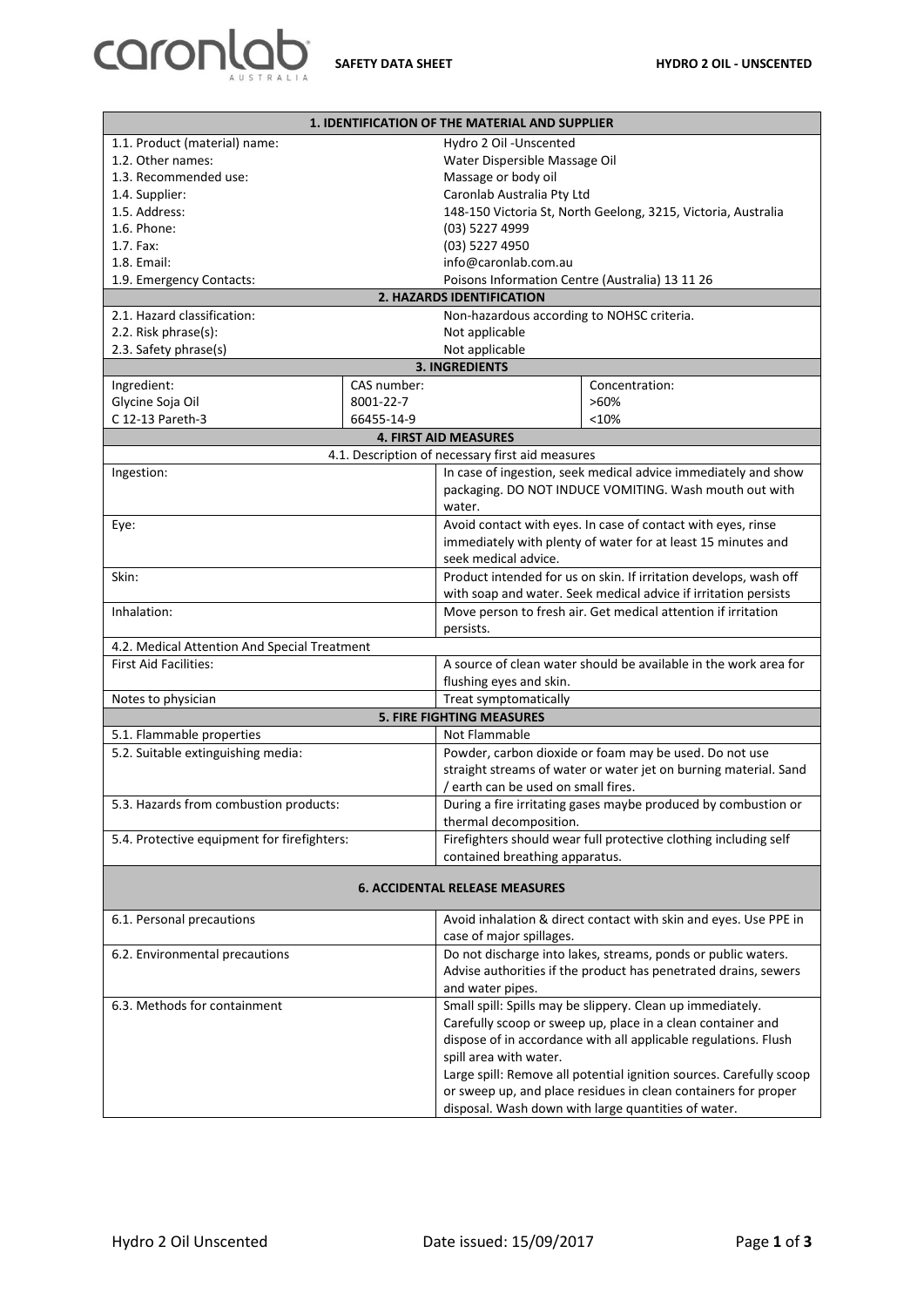

| 7. HANDLING AND STORAGE                                                      |                                                                     |  |  |
|------------------------------------------------------------------------------|---------------------------------------------------------------------|--|--|
| 7.1. Handling                                                                | Avoid contact with eyes.                                            |  |  |
|                                                                              | Use good hygiene practices when handling this material              |  |  |
|                                                                              | Do not smoke                                                        |  |  |
|                                                                              | Use according to package label instructions                         |  |  |
| 7.2. Storage                                                                 | Store tightly closed in original container, in a cool, dry and      |  |  |
|                                                                              | ventilated area away from heat sources and protected from           |  |  |
|                                                                              | light.                                                              |  |  |
|                                                                              | Keep air contact to a minimum.                                      |  |  |
|                                                                              | Keep out of reach of children.                                      |  |  |
|                                                                              | Avoid excessive heat. Store at temperatures below 30°C              |  |  |
| 7.3. Fire Protection                                                         | Keep away from ignition sources and naked flames. Take              |  |  |
| precautions to avoid static discharges in working area.                      |                                                                     |  |  |
| 8. EXPOSURE CONTROLS/PERSONAL PROTECTION                                     |                                                                     |  |  |
| 8.1. National exposure standards                                             | None allocated                                                      |  |  |
| 8.2. Biological limit values                                                 | None allocated                                                      |  |  |
| 8.3. Engineering controls                                                    | Use in a well-ventilated area.                                      |  |  |
| 8.4. Personal protective equipment<br>Gloves may be worn to minimise contact |                                                                     |  |  |
| 9. PHYSICAL AND CHEMICAL PROPERTIES                                          |                                                                     |  |  |
| 9.1. Appearance:                                                             | Transparent straw coloured oil                                      |  |  |
| 9.2. Odour:                                                                  | Faint characteristic odour                                          |  |  |
| 9.3. pH:                                                                     | Not available                                                       |  |  |
| 9.4. Vapour Pressure:                                                        | Not available                                                       |  |  |
| 9.5. Vapour density:                                                         | Not available                                                       |  |  |
| 9.6. Boiling point/range:                                                    | Not available                                                       |  |  |
| 9.7. Melting point:                                                          | Not available                                                       |  |  |
| 9.8. Solubility in water:                                                    | Sparingly soluble /dispersible                                      |  |  |
| 9.9. Specific gravity:                                                       | $0.89 - 0.92$ g/mL                                                  |  |  |
| 9.10. Flammable materials information:                                       | Not applicable<br>Not available                                     |  |  |
| Flash point and method of detecting flash point;                             |                                                                     |  |  |
| upper and lower flammable (explosive) limits in air;                         |                                                                     |  |  |
| and ignition temperature.<br>9.11. Viscosity at room temperature:            | Not available<br>Liquid                                             |  |  |
| 9.12. Percent volatile:                                                      | Not known                                                           |  |  |
|                                                                              | <b>10. STABILITY AND REACTIVITY</b>                                 |  |  |
| 10.1. Chemical Stability:                                                    | Generally stable                                                    |  |  |
| 10.2. Incompatible materials:                                                | Strong oxidizing agents, acids & alkali                             |  |  |
| 10.3. Hazardous decomposition products:                                      | Liable to cause smoke & acrid fumes during combustion. Carbon       |  |  |
|                                                                              | monoxide, carbon dioxide & other non-identifiable organic.          |  |  |
| 10.4. Hazardous reactions:                                                   | None known                                                          |  |  |
|                                                                              | <b>11. TOXICOLOGICAL INFORMATION</b>                                |  |  |
| No data available<br>11.1. Toxicological data                                |                                                                     |  |  |
| 11.2. Effects of acute exposure:                                             |                                                                     |  |  |
| Eye contact:                                                                 | No risk anticipated in normal use                                   |  |  |
| Skin contact:                                                                | No risk anticipated in normal use. Not expected to be a skin        |  |  |
|                                                                              | sensitiser                                                          |  |  |
| Inhalation:                                                                  | No risk anticipated in normal use                                   |  |  |
| Ingestion:                                                                   | No risk anticipated in normal use                                   |  |  |
| 11.2.2. Chronic                                                              | No long term effects are known.                                     |  |  |
| <b>12. ECOLOGICAL INFORMATION</b>                                            |                                                                     |  |  |
| 12.1. Ecotoxicity:                                                           | Not expected to be harmful to aquatic or terrestrial organisms.     |  |  |
| 12.2. Persistence and degradability:                                         | Not available                                                       |  |  |
| 12.4. Mobility in environmental media                                        | Not available                                                       |  |  |
| 12.5. Environmental protection                                               | Do not discharge product unmonitored into the environment           |  |  |
|                                                                              | <b>13. DISPOSAL CONSIDERATIONS</b>                                  |  |  |
| 13.1. Disposal methods and containers:                                       | Dispose of in accordance with all applicable regulations.           |  |  |
|                                                                              | Containers should be emptied as completely as practical before      |  |  |
|                                                                              | disposal. If possible, recycle containers. If unsure about any form |  |  |
|                                                                              | of disposal contact local Waste Disposal Authority. Please do not   |  |  |
|                                                                              | dispose into sewers or waterways.                                   |  |  |